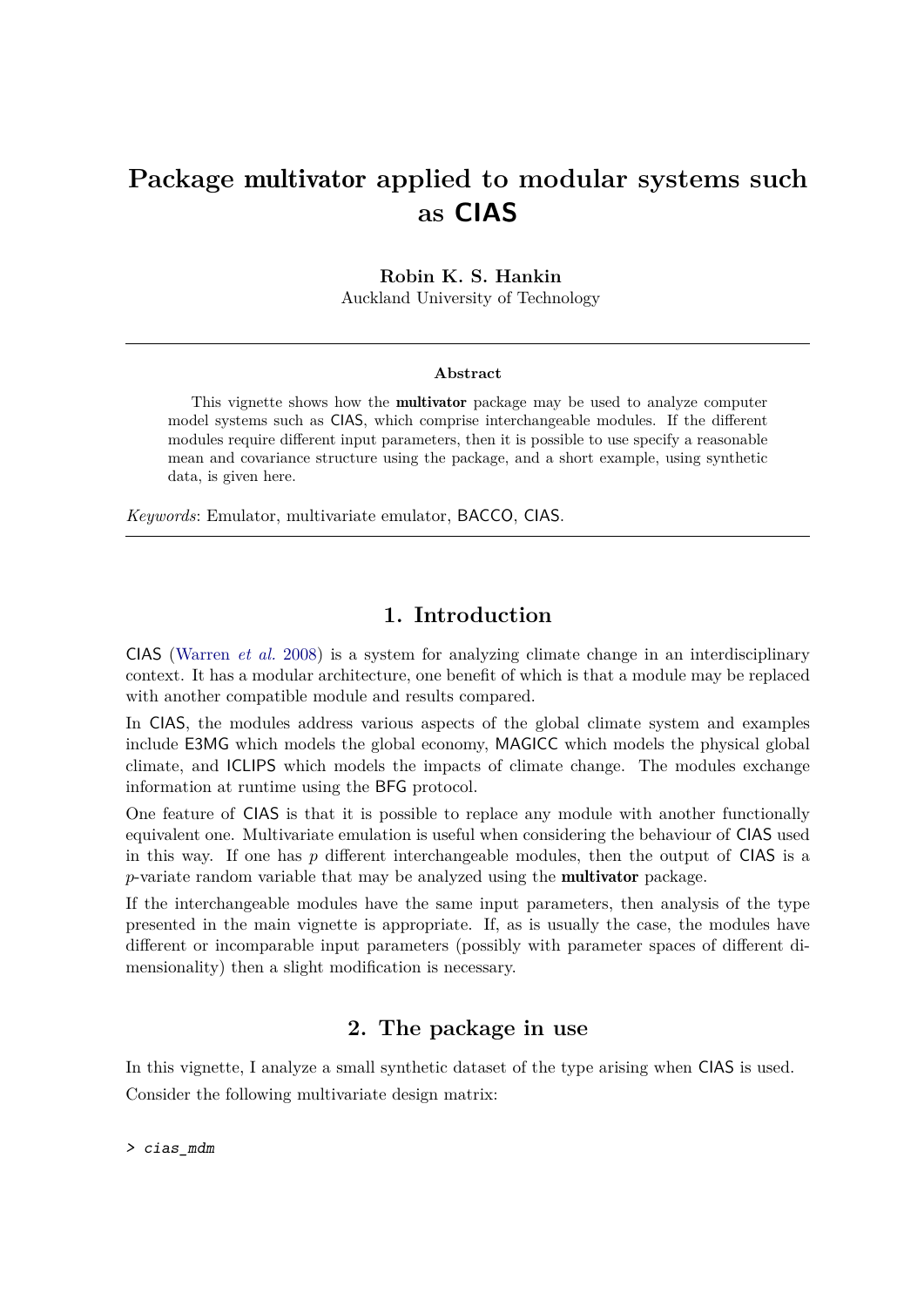|                                             | cias1 cias2 A_p1 B_p1 |   | $B_p2 C_p1$       |          |
|---------------------------------------------|-----------------------|---|-------------------|----------|
| module_A_run1 0.643 0.214 0.262 0           |                       |   | 0                 | 0        |
| module_A_run2 0.167 0.405 0.357 0           |                       |   | $\Omega$          | $\Omega$ |
| module_A_run3 0.310 0.643 0.548 0           |                       |   | 0                 | 0        |
| module_A_run4 0.024 0.976 0.976 0           |                       |   | 0                 | 0        |
| module_A_run5 0.071 0.833 0.310 0           |                       |   | 0                 | 0        |
| module_A_run6 0.595 0.071 0.119 0           |                       |   | $\Omega$          | 0        |
| module_A_run7 0.881 0.452 0.452 0           |                       |   | $\Omega$          | 0        |
| module_B_run1 0.500 0.881 0                 |                       |   | $0.929$ 0.595 0   |          |
|                                             |                       |   |                   |          |
|                                             |                       |   | 0.548 0.976 0     |          |
| module_B_run4 0.119 0.024 0 0.262 0.024 0   |                       |   |                   |          |
| module_B_run5 0.833 0.167 0   0.024 0.929 0 |                       |   |                   |          |
|                                             |                       |   | 0.214 0.357 0     |          |
| module_B_run7 0.405 0.262 0                 |                       |   | $0.690$ $0.643$ 0 |          |
| module_C_run1 0.738 0.738 0                 |                       | 0 | 0                 | 0.786    |
| module_C_run2 0.262 0.310 0                 |                       | 0 | 0                 | 0.357    |
| module_C_run3 0.690 0.690 0                 |                       | 0 | 0                 | 0.310    |
| module_C_run4  0.548  0.786  0              |                       | 0 | 0                 | 0.976    |
| module_C_run5 0.452 0.357 0                 |                       | 0 | 0                 | 0.452    |
| module_C_run6 0.929 0.595 0                 |                       | 0 | 0                 | 0.595    |
| module_C_run7 0.357 0.500 0                 |                       | 0 | 0                 | 0.071    |

Each row corresponds to a run of CIAS, with one of three modules, A, B, or C. Rows 1-7 used module A, rows 8-14 used module B, and rows 15-21 used module C. Parameters are indicated with column headings; thus CIAS itself has two parameters cias1 and cias2. Module A has one parameter  $(A_p1)$ ; B has two  $(B_p1$  and  $B_p2)$  and module C has one  $(C_p1)$ .

Now consider the hyperparameter object cias\_mhp:

```
> summary(cias_mhp)
overall covariance matrix M:
 A B C
A 2 1 1
B 1 2 1
C 1 1 2
each B matrix is diagonal, with entries
$A
cias1 cias2 A_p1 B_p1 B_p2 C_p1
   1 1 1 1 1 1
$B
```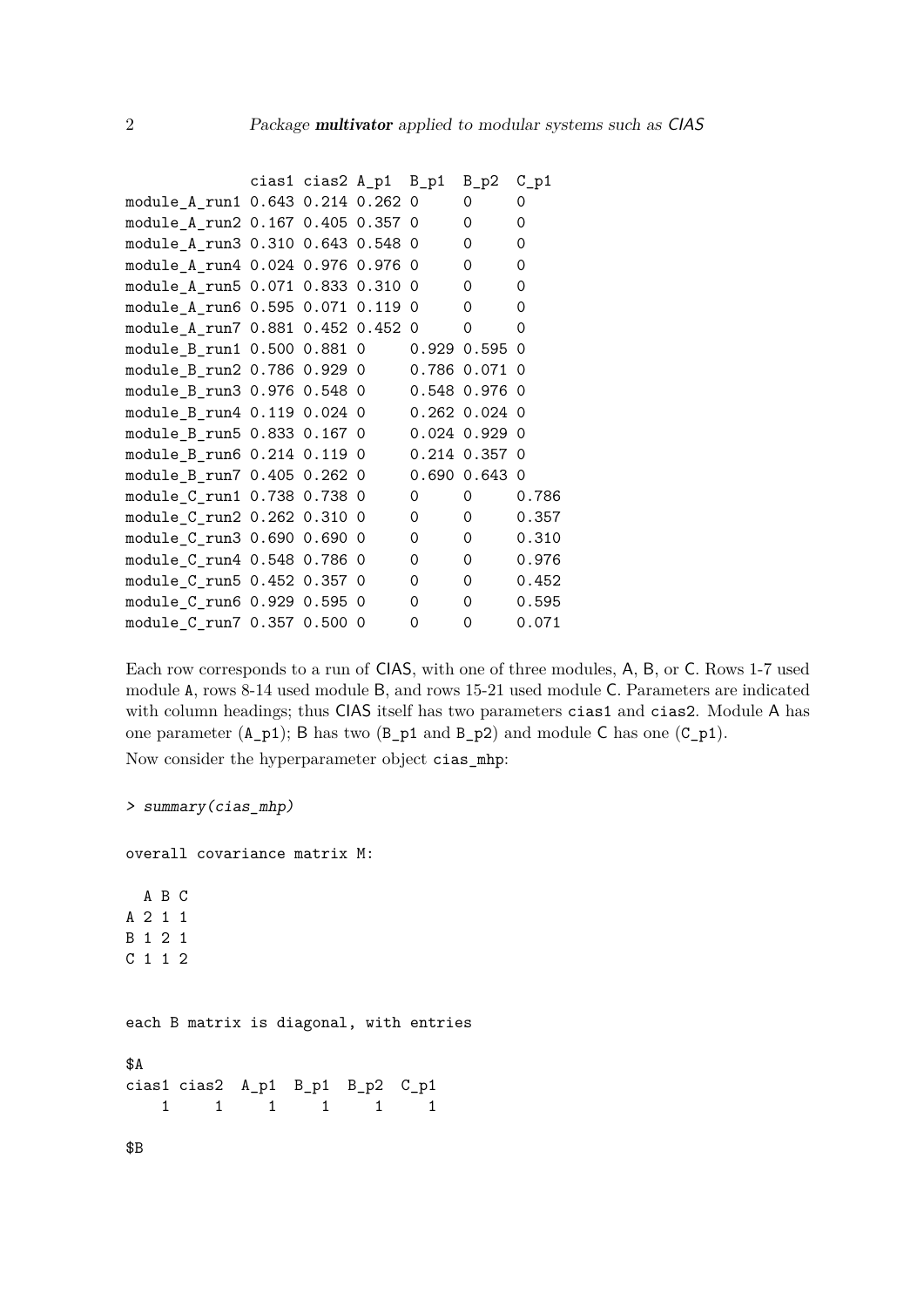cias1 cias2 A\_p1 B\_p1 B\_p2 C\_p1 1 1 1 1 1 1 \$C cias1 cias2 A\_p1 B\_p1 B\_p2 C\_p1 1 1 1 1 1 1

The following LoF object

> cias\_LoF

\$A  $function(x) { c (const=1, x[1:2], x[3] ) }$ 

\$B  $function(x) { c (const=1, x[1:2], x[4:5]) }$ 

\$C  $function(x) { c(const=1, x[1:2], x[6 ] ) }$ 

specifies a set of basis functions that are appropriate to the multivariate design matrix cias\_mdm. It is now possible to create some synthetic data from this system:

```
> cias_obs <- obs_maker(cias_mdm, cias_mhp, cias_LoF, cias_beta)
> cias_expt <- experiment(cias_mdm , cias_obs)
```
and so cias\_expt is an object of class experiment, containing a multivariate design matrix and observations.

Now consider the following design matrix:

> cias\_unknown

|                       | cias1 cias2 A_p1 B_p1 B_p2 C_p1 type |  |  |  |
|-----------------------|--------------------------------------|--|--|--|
| m.A 0.5 0.5 0 0 0 0 A |                                      |  |  |  |
| m.B 0.5 0.5 0 0 0 0 B |                                      |  |  |  |
| m.C 0.5 0.5 0 0 0 0 C |                                      |  |  |  |

The three rows corresponding to an evaluation of the three modules: the CIAS parameters are 0.5, and the module parameters take the notional value of zero.

> multem(cias\_unknown, cias\_expt, cias\_mhp, cias\_LoF, give=TRUE)

\$mstar

m.A m.B m.C 5.431262 9.833946 22.378877